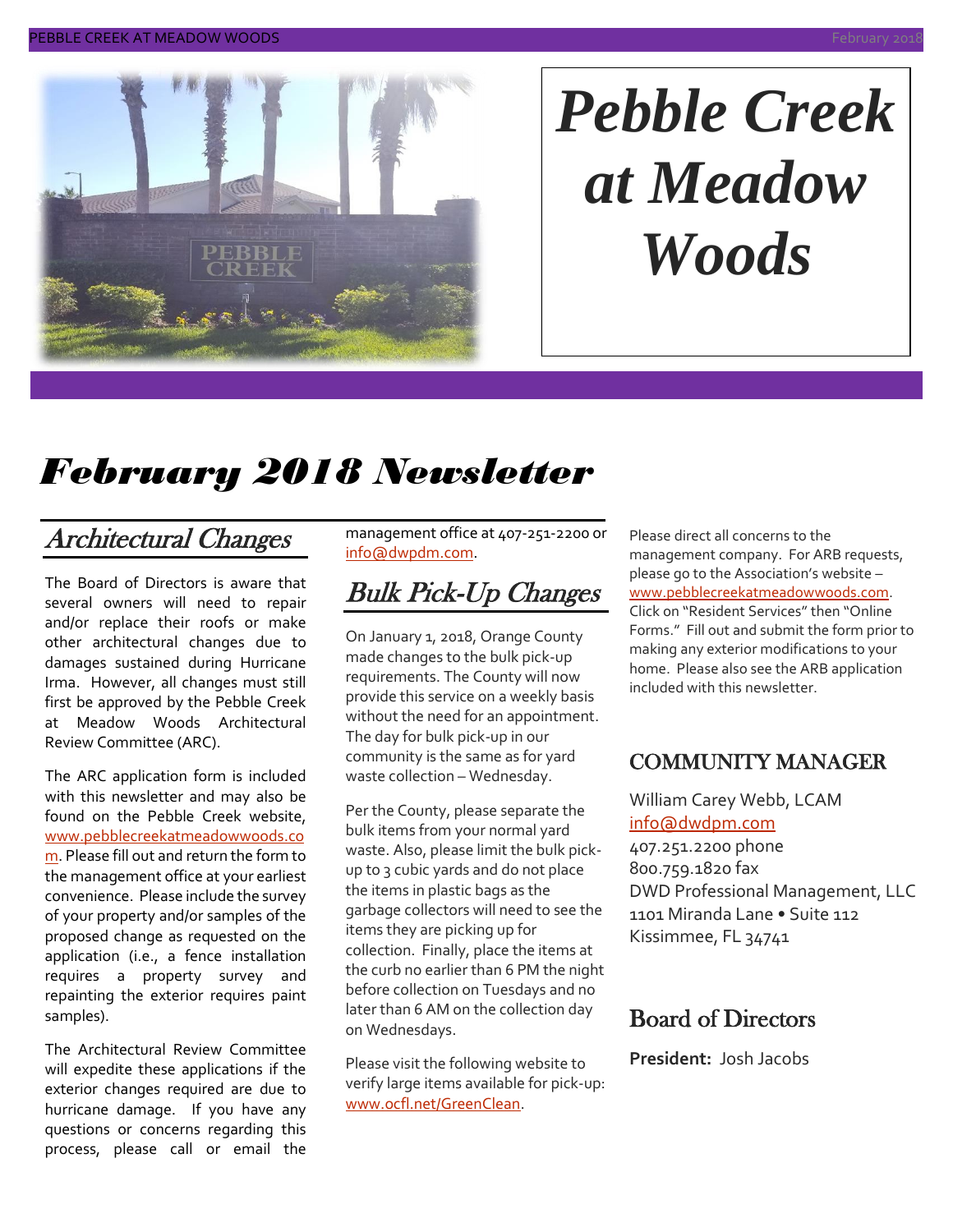#### Parking Regulations

If your vehicle is parked on the street at night in the community, your car may be towed. Per the rules and regulations of our community, all vehicles must be parked in your garage or driveway at night. If a vehicle is parked on the street between the hours of 12 AM – 6 AM, it may be towed **without warning at the owner's expense**.

If your vehicle or a vehicle of a guest is towed due to a violation of the parking rules and regulations, you should **contact the towing company to resolve the situation**. *Do not call DWD Professional Management regarding a towing issue*. The Board has not authorized the management company to make ANY exceptions to the parking rules and regulations. If you do not follow these parking rules, you will be towed **at your own expense** and **will not be reimbursed for any reason**.

The towing company's contact information is as follows: **Universal Towing and Recovery, 407-816-0102, 8808 Florida Rock Road, Lot 102, Orlando, FL 32824**. We greatly appreciate your cooperation in this matter.

## Monthly Property Inspections

The community management company is tasked by the Board of Directors each month to complete an inspection of all properties within the community. Below is a list of some of the violations that they will be on the look-out for during these inspections:

- 1) Lawns that need maintenance or full replacement (weeds, dead spots, irrigation issues, etc.)
- 2) Houses that may need pressure washing or painting. Please be aware if the paint looks faded over 50% of the visible structure, if the concrete blocks are showing through the paint over 10% of the visible structure, or if there are settling cracks throughout the home that require caulking, then we will ask for the homeowner to repaint the house
- 3) Roofs that need pressure washing.
- 4) Fences in need of cleaning and/or repair
- 5) Driveways that may need repairs or pressure washing
- 6) Weeds and grass in flower beds and missing mulch or stones in flower bed area
- 7) Roofs with mold or broken/missing shingles
- 8) Parking in the grass
- 9) Commercial vehicles, recreational vehicles, or trailers in driveways

The community management company's staff members will inspect each property from the road in a vehicle, and they will take pictures of any violations. They will not go onto your property to complete their inspection. Please be kind to the inspectors when they are completing their monthly inspections. The staff members will always identify themselves when approached if you have questions. However, please do not approach them in a hostile or negative manner. They are there to complete a job as directed by the Board of Directors and to help the community.

If the inspectors find any problems with the exterior of your home, the management company will send you a letter notifying you of the violation. If you receive a violation letter, please feel free to contact the management company via email or by phone if you have any questions or if you need more time to correct the area of concern. The management company will work with you to make the needed improvements. Communication is very important so we can work together to maintain and improve our property values. Thank you for your cooperation regarding these matters.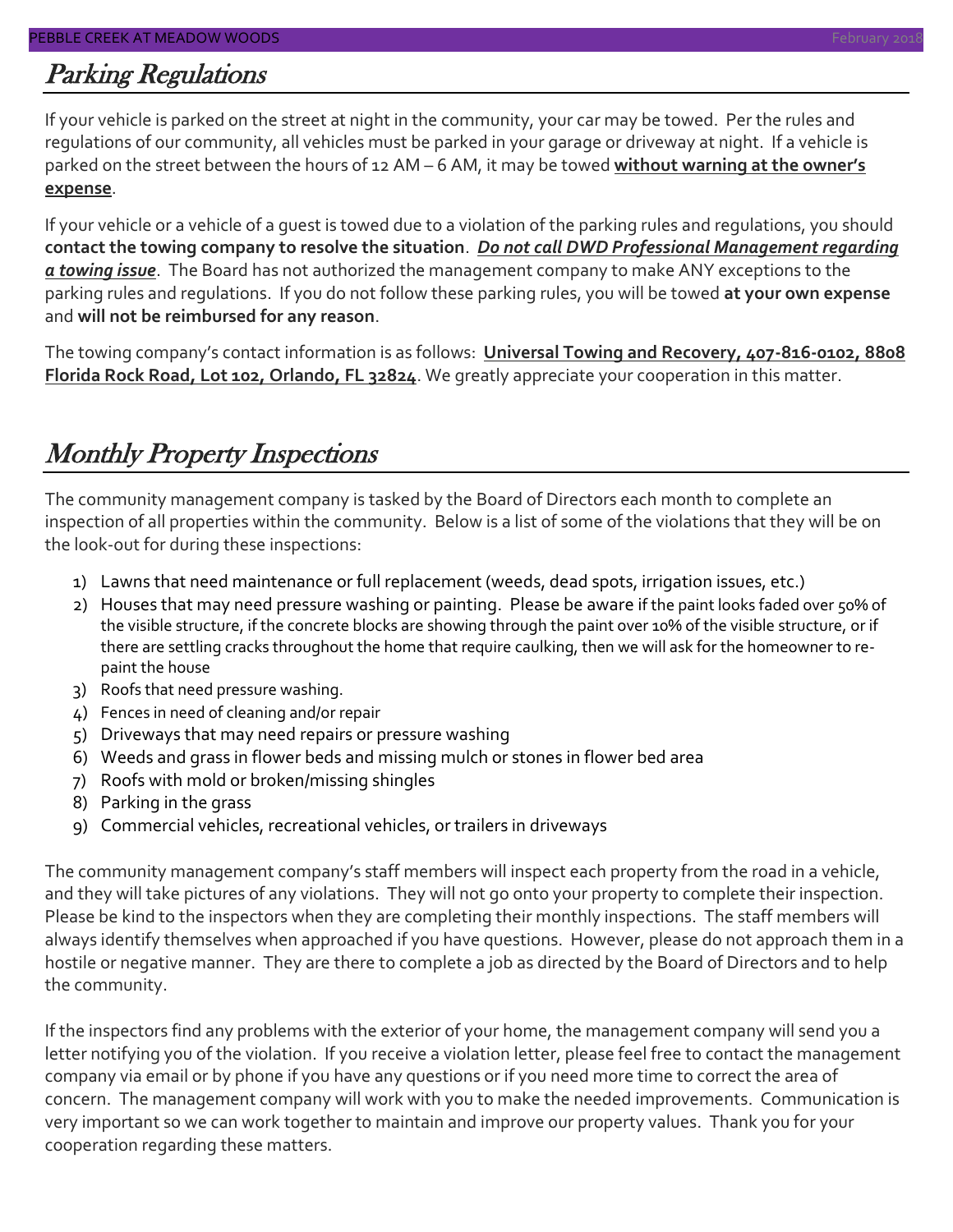#### Pool Rules

Please be advised that the pool closes at sundown every day. No unauthorized people may enter the pool after this time. Many people ask why the Association has chosen to close the pool at sundown. The answer is simple. **We did NOT choose this time**. The State of Florida decided this for us! *Since there is not enough light per State guidelines, we must close the pool when the sun goes down*.

Next, there is a list of pool rules located in the pool area. Please take a minute and review these rules. One of the most important rules is the age limit for use. If you are under the age limit, *you may NOT use the pool without a parent or guardian being present.* Accidental drowning in a swimming pool is a leading cause of death in Florida for children. Please be advised there are no lifeguards at the pool, and the maintenance personnel are *not* trained in CPR or pool safety. Failure to comply with the Pool Rules may also result in you being asked to leave the area.

Thank you for your cooperation with this matter. If you have any additional concerns or questions regarding this issue, please contact the management office.

### Suspicious Activity

If you see people walking through the neighborhood looking into vehicles, looking into the windows of a home, trying to force open a door, or any other suspicious or illegal activities, please call the Orange County Sheriff's Department at (407) 836-4357. **The Sheriff's Department is the only organization charged with the protection of your property, and they are the only organization with the authority to approach and stop these people and their activities**. Thank you.

### Please Pick-up After Your Pets

We understand that many of the residents in our community are pet owners. Owning a pet is a wonderful experience for the "parent" and it brings many joys to you as well. However, having a 4-legged addition to your family also brings many responsibilities.

If your new bundle of joy happens to be a dog, then one of the responsibilities is picking up after your pet. When you live in a community you cannot just let your dog out and then close the door. Your pet must be on a leash at all times, and any pet waste MUST be picked up and disposed in a waste receptacle. This is not only a community rule; it is an Orange County ordinance as well.

The Oakshire at Meadow Woods Association has installed several doggy stations along Oakshire Boulevard for your convenience. Please use these receptacles to dispose of any dog waste. Dog waste is a hazardous substance and causes damage to grass and may spread illnesses to others. Thank you for your understanding and cooperation in this matter.

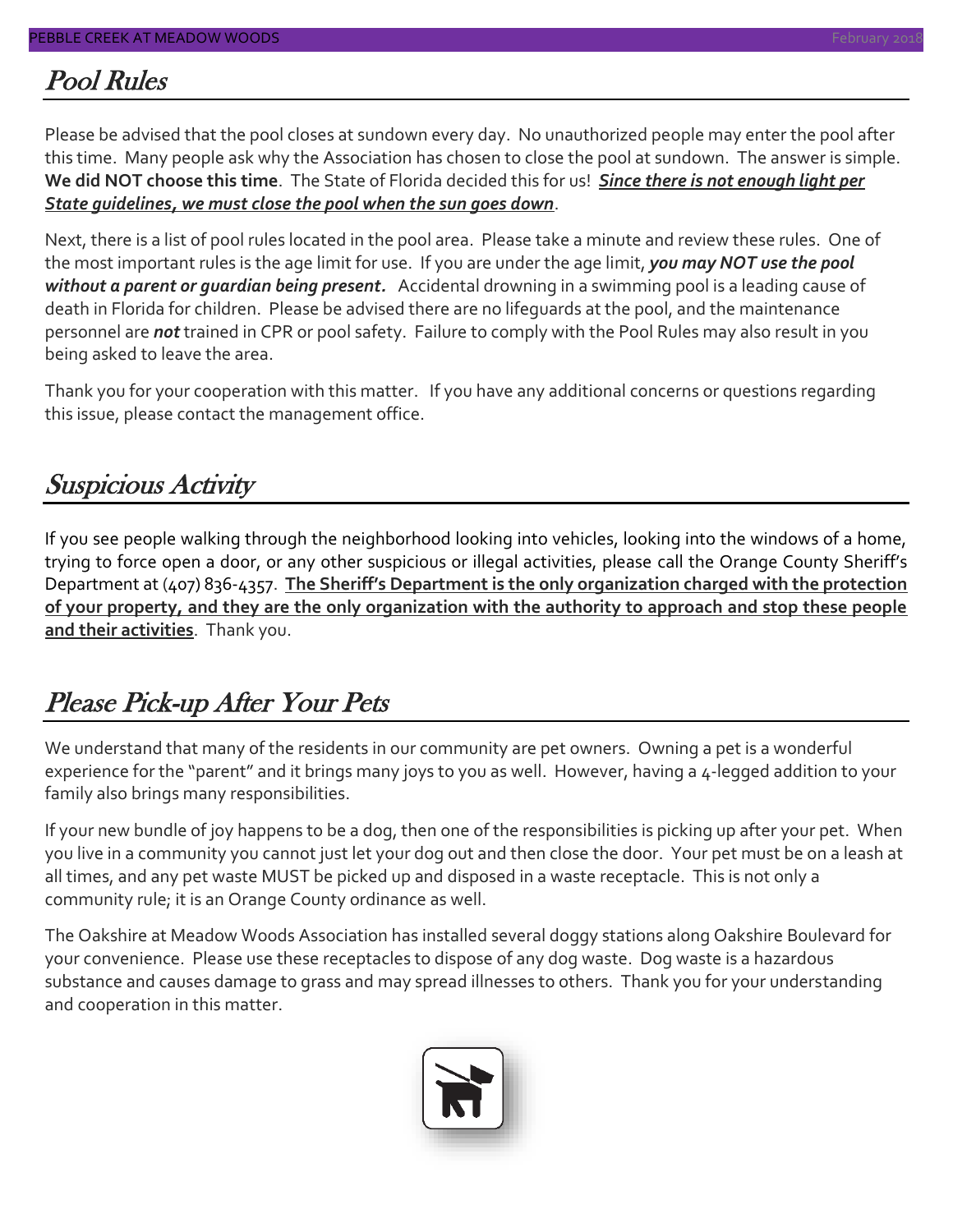#### **PEBBLE CREEK AT MEADOW WOODS HOMEOWNERS' ASSOCIATION, INC.**

MAIL OR EMAIL FORM TO: 1101 Miranda Lane, Suite 112, Kissimmee, FL 34741 PHONE: 407-251-2200 FAX: 800-759-1820 EMAIL: [info@dwdpm.com](mailto:info@dwdpm.com)

#### **ARCHITECTURAL REVIEW BOARD (ARB) APPLICATION**

|              |                                                                 |                                                                                                                   |                                              | In Accordance with the Declaration of Covenants, Conditions and Restrictions and the Association's Rule and Requlations, Installation |  |  |
|--------------|-----------------------------------------------------------------|-------------------------------------------------------------------------------------------------------------------|----------------------------------------------|---------------------------------------------------------------------------------------------------------------------------------------|--|--|
|              | must conform to this approval and the Association's quidelines. |                                                                                                                   |                                              |                                                                                                                                       |  |  |
|              |                                                                 | I hereby request consent to make the following changes, alteration, renovations and /or additions to my property. |                                              |                                                                                                                                       |  |  |
|              |                                                                 | () Fence () Swimming Pool () Lawn Ornament () Screen Enclosure () Landscaping                                     |                                              |                                                                                                                                       |  |  |
|              |                                                                 | () Patio () Exterior Color () Lawn Replacement () Other                                                           |                                              |                                                                                                                                       |  |  |
| Description: |                                                                 |                                                                                                                   |                                              |                                                                                                                                       |  |  |
|              |                                                                 |                                                                                                                   |                                              |                                                                                                                                       |  |  |
|              |                                                                 |                                                                                                                   |                                              | Attach two (2) copies of the property survey that shows the locations of the proposed change, alteration, renovation or               |  |  |
| addition.    |                                                                 |                                                                                                                   |                                              |                                                                                                                                       |  |  |
|              | Attach two (2) drawings of your plan(s).                        |                                                                                                                   | Attach two (2) color samples, if applicable. |                                                                                                                                       |  |  |
|              |                                                                 |                                                                                                                   |                                              |                                                                                                                                       |  |  |
|              |                                                                 |                                                                                                                   |                                              |                                                                                                                                       |  |  |

#### **NOTE: Applications submitted by fax or without two (2) copies of the survey, drawing, or color sample will be considered incomplete. If an application is incomplete, it will not be processed and will be returned to you.**

I hereby understand and agree to the following conditions.

- 1. No work will begin until written approval is received from the Association. You have 60 days from the approval date to complete the work. If not, then you must reapply for ARB approval.
- 2. All work will be done expeditiously once commenced and will be done in a professional manner by a licensed contractor or myself.
- 3. All work will be performed timely and in a manner that will minimize interference and inconvenience to other residents.
- 4. I assume all liability and will be responsible for any and all damages to other lots and/or common area, which may result from performance of this work.
- 5. I will be responsible for the conduct of all persons, agents, contractors, subcontractors and employees who are connected with this work.
- 6. I am responsible for complying with all applicable federal, state and local laws, codes, regulations and requirements in connection with this work. I will obtain any necessary governmental permits and approval for the work.
- 7. Upon receipt DWD Professional Management, LLC will forward the ARB Application to the Association. A decision by the Association may take up to 30 days. I will be notified in writing when the application is either approved or denied.

ALL HOMEOWNERS ARE RESPONSIBLE FOR FOLLOWING THE RULES AND GUIDELINES OF THEIR ASSOCIATION WHEN MAKING ANY EXTERIOR MODIFICATIONS.

|                             |                         |  | DO Not Write Below This Line |                        |  |
|-----------------------------|-------------------------|--|------------------------------|------------------------|--|
| This Application is hereby: | () Approved             |  | () Denied                    |                        |  |
|                             |                         |  |                              |                        |  |
|                             |                         |  |                              |                        |  |
|                             |                         |  |                              |                        |  |
|                             |                         |  |                              |                        |  |
|                             |                         |  |                              |                        |  |
|                             |                         |  |                              |                        |  |
| <b>Date Received</b>        | <b>Mailed to Assoc.</b> |  |                              | <b>Mailed to Owner</b> |  |